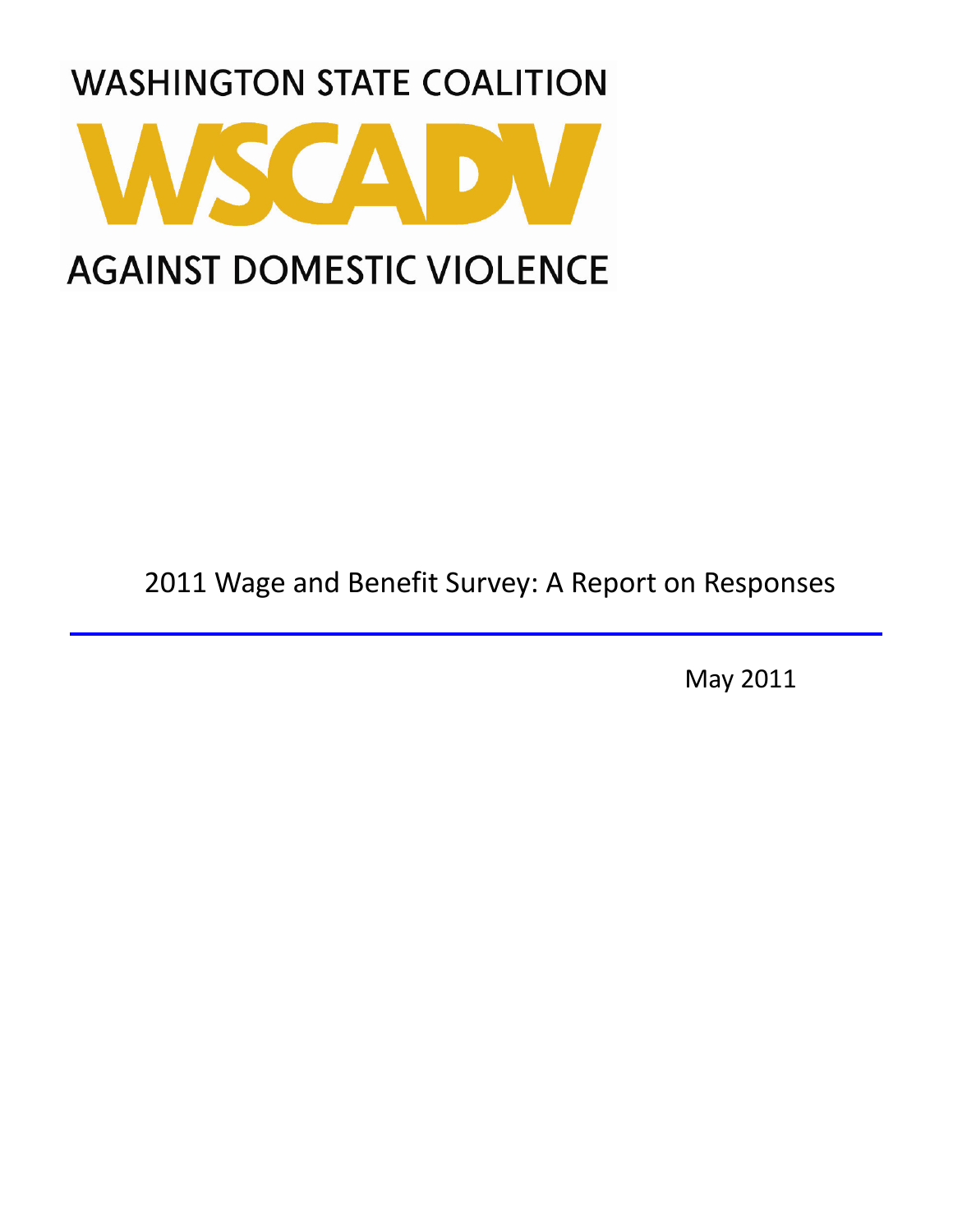## Overview:

In January of 2011, two surveys were administered and distributed via email to all of WSCADV's 69 Member Programs. One survey went to program staff and a second survey to directors. Both surveys asked general questions regarding personal demographics, wages and benefits and employment information; the director survey focused more on organizational structure including policies and procedures.

#### 266 employees and directors from 56 programs responded representing all 39 of Washington's counties.

While this survey generated a lot of valuable information, there are some limitations to the data collected. One limitation to acknowledge is the economic climate under which this survey was conducted and data were collected. Stress around funding, job insecurity and changes in organizational structure due to the economy may have influenced responses. Therefore, it is important to understand that data collected through the survey represents a snapshot in time.

The following is a summary of quantitative and qualitative results from both employee and director surveys. Quotes highlighted throughout the report come from participants' responses to open-ended questions about job satisfaction.

## Section I: Demographics

The first section of the survey gathered information on basic program structure and participant demographics.

For the purposes of this report, the term 'employee' is used to describe any individual that is not the director of a program. 'Director' is the term used to describe Executive Directors or Program Directors. 'Participants' is used as an inclusive term to describe all participants from both surveys.

Participants work in three types of programs. Of the 266 participants, over half work in dual domestic violence/sexual assault programs, and the rest work in programs that focus on domestic violence only or programs that function under a parent or umbrella organization, such as the YWCA or government entity.

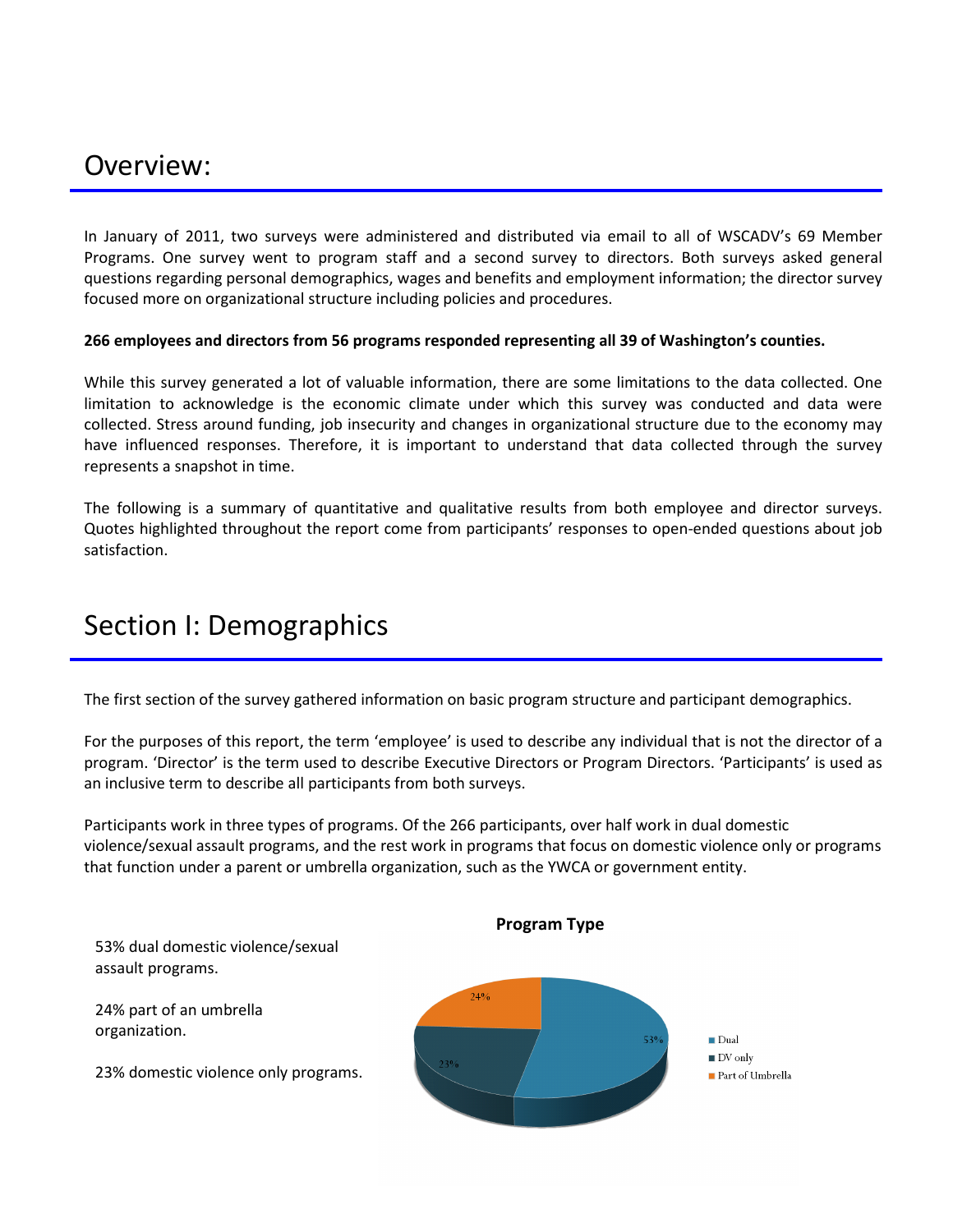#### **Job Position:**

Participants were asked to choose from a list of titles that best described their job position. For the purposes of analysis, advocate with no supervisory role and advocate with supervisory role were combined to make one category, advocate.

Most of survey participants (61%) identified as advocates. Other participants identified their positions as Manager, Administrative Assistant/bookkeeper, Development Director, Associate Director, and Executive Director.

#### **Gender and Age:**

Most respondents (96%) identified as female, 3% identified as male and 1% identified as gender queer, human or other.

All Managers, Administrative assistants/bookkeepers, Development Directors, Associate Directors and Executive Directors identified as female.



#### **Age of Employees**

Hmm...how does the presence of multiple 'generations' impact our workplaces and movement?

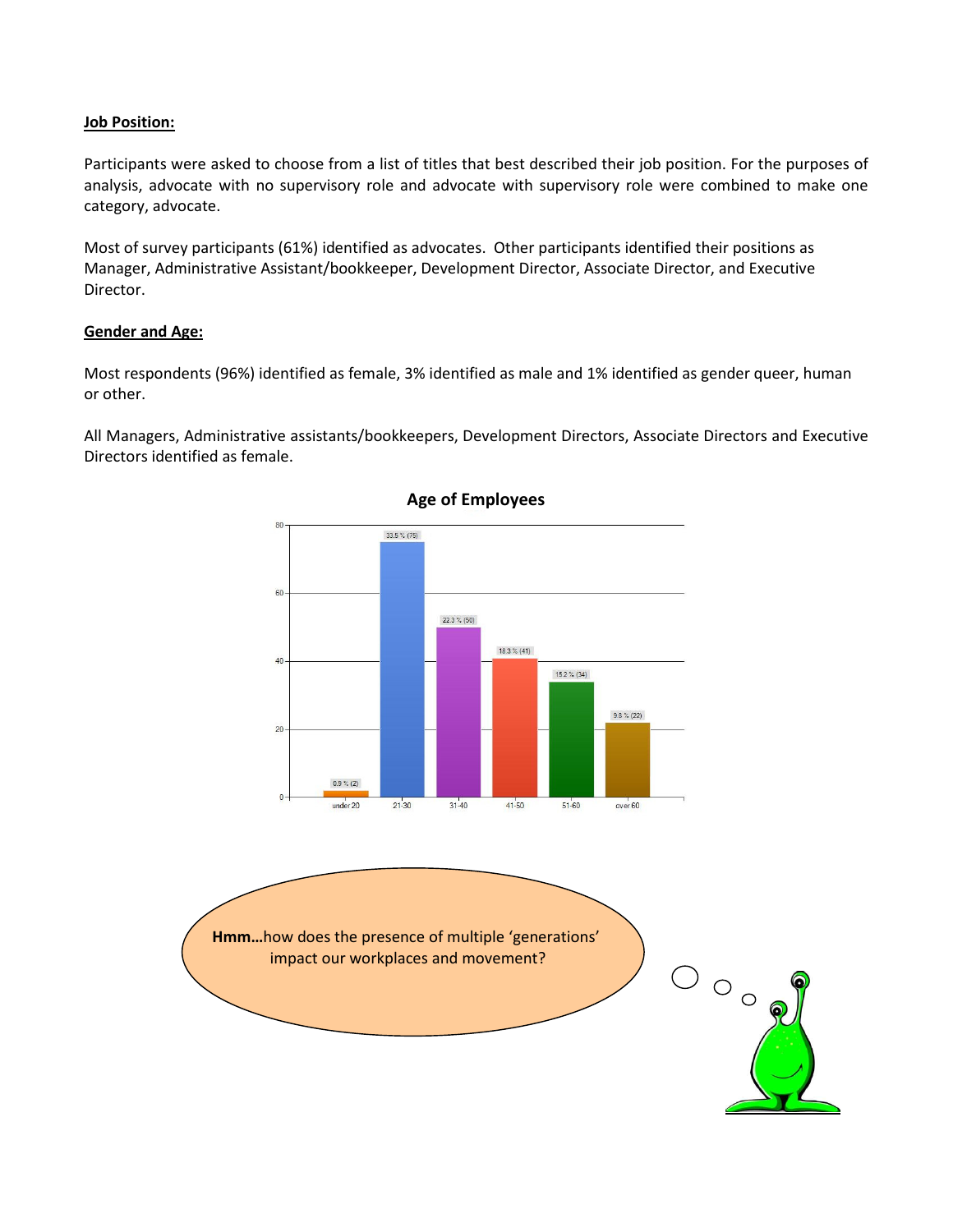#### Race/Ethnicity:

Participants were asked to report their race/ethnicity. Most participants (77%) identified as White/Caucasian. The next highest race category identified by participants was Latina/Hispanic at 6%. The rest of the participants identified as Multi Racial, African American/Black, Native American, or Asian/Pacific Islander.

#### Sole Provider of Household:

46% of employees reported being the sole provider of their household.

#### Parent/Guardian Status:

Roughly one third (35%) of employees and nearly one half (46%) of directors have dependent children (children under the age of 18).

11% of employees with dependent children are also the sole providers of their household.

**e schedule** that **"I enjoy working close to my house and my daycare. I enjoy the people I work with. I enjoy that I have a pretty much routine allows me to be able to have a routine with my child."**

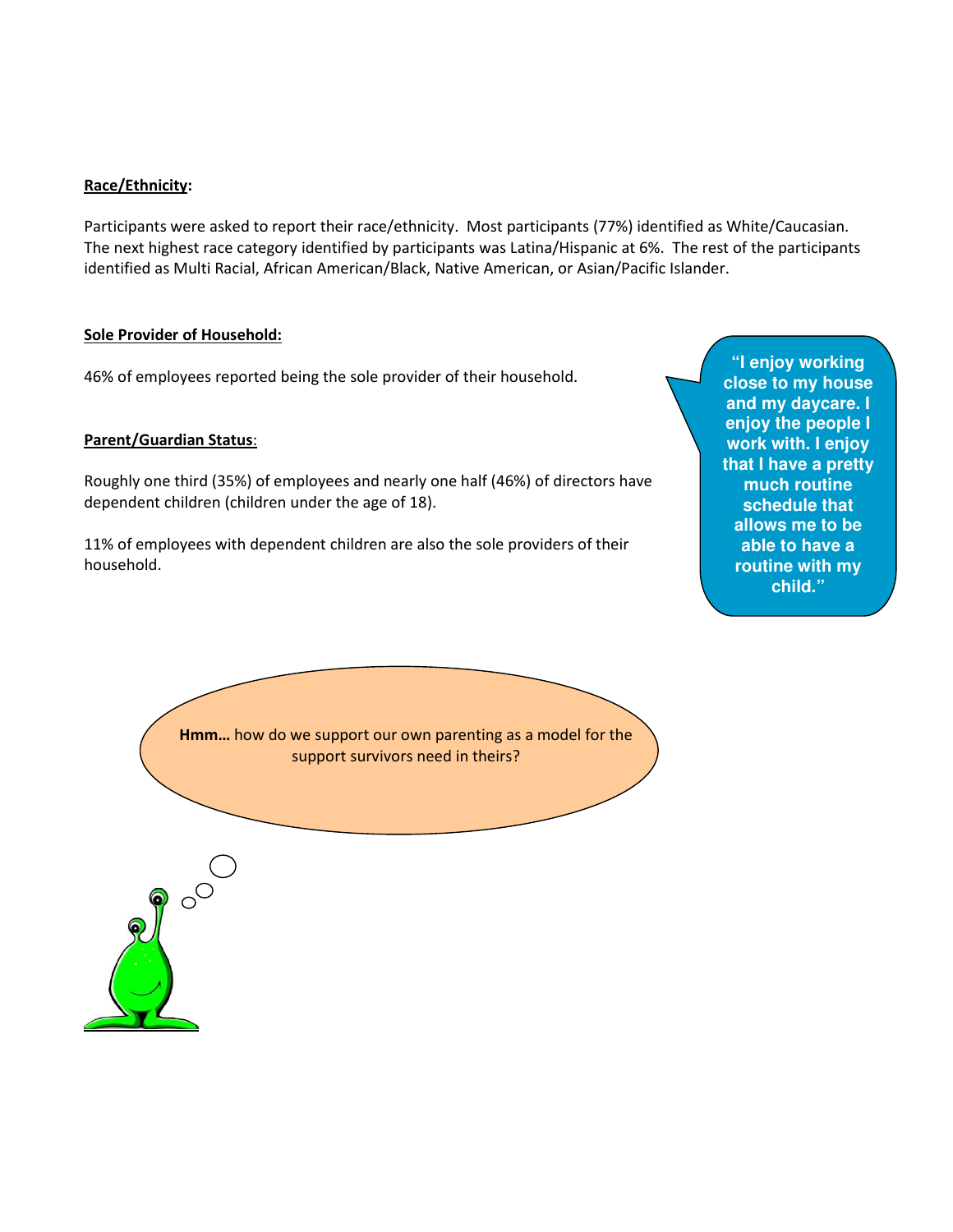#### Languages Communicated:

21% of employees communicate in a language other than English.

Of those who communicate fluently in a language other than English, 86% use the skill in their job.



## **Fluency in Languages:**

## **Education:**

Participants were asked to choose their highest level of education completed. 61% of employees have completed college and hold a Bachelors or higher degree. The remaining employees responded that they had completed high school/GED, some college, or held an Associates degree.

67% of directors have completed college and hold a Bachelors or higher degree. The remaining directors responded that they had completed some college or held an Associates degree.

#### **Years Worked at Organization:**

Both employees and directors were asked how long they have worked at their current organization. Responses from both employees and directors ranged from 'less than a year' to 'more than 20 years.'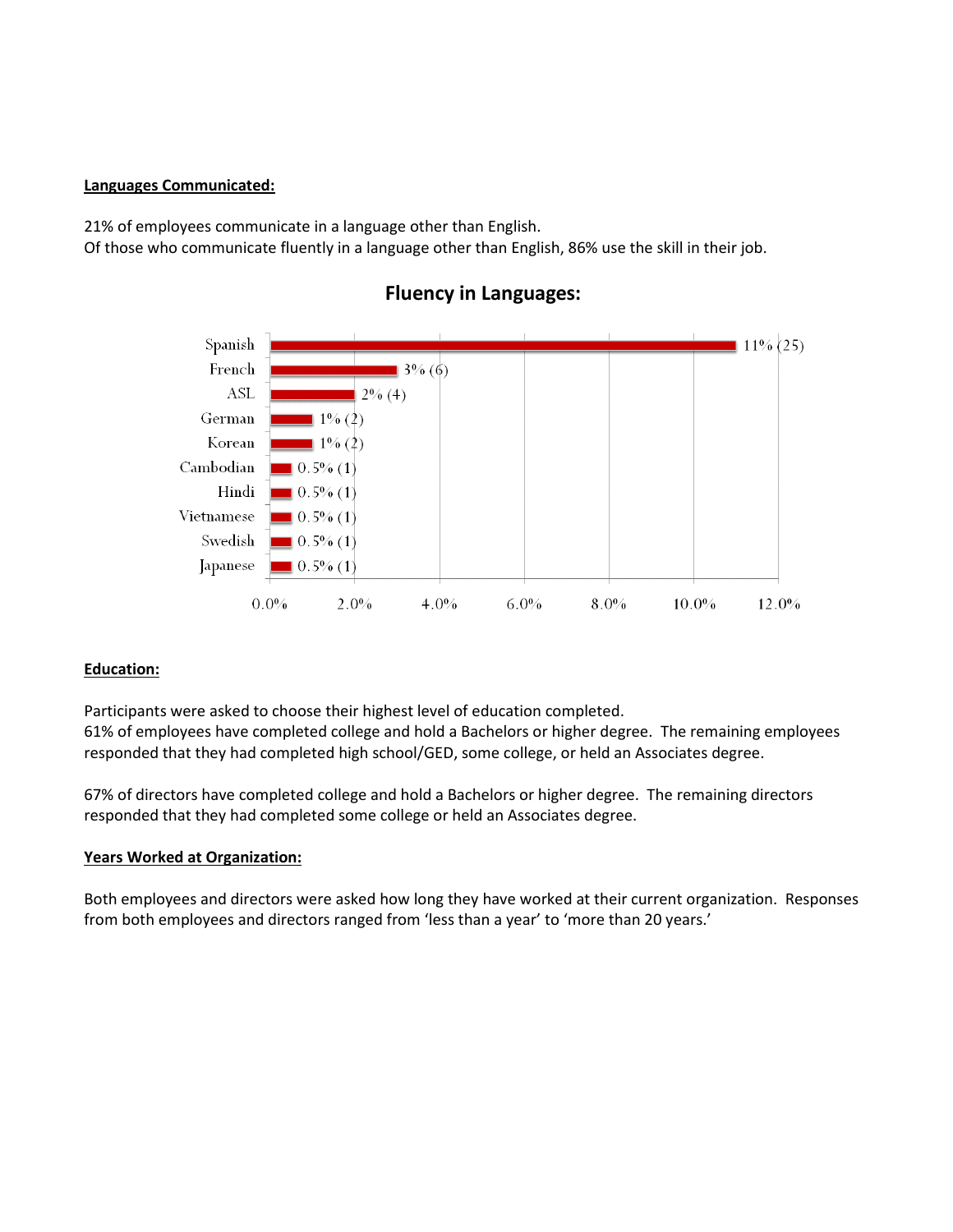

## **Years Employees Have Worked at Current Organization**

Directors reported working at their organization longer, with 65% having worked there for over 5 years. 36% of directors reported being the director at their agency for over 5 years.

"My job gives me the opportunity to have the work I do mean something"

## Section II: Hours and Scheduling

This section looked at employee schedules including average hours worked per week, hours of on-call work per month, and flexibility and consistency in work schedule.

## **Hours Worked Per Week:**

77% of employees work between 26 and 40 hours per week (usually considered full time).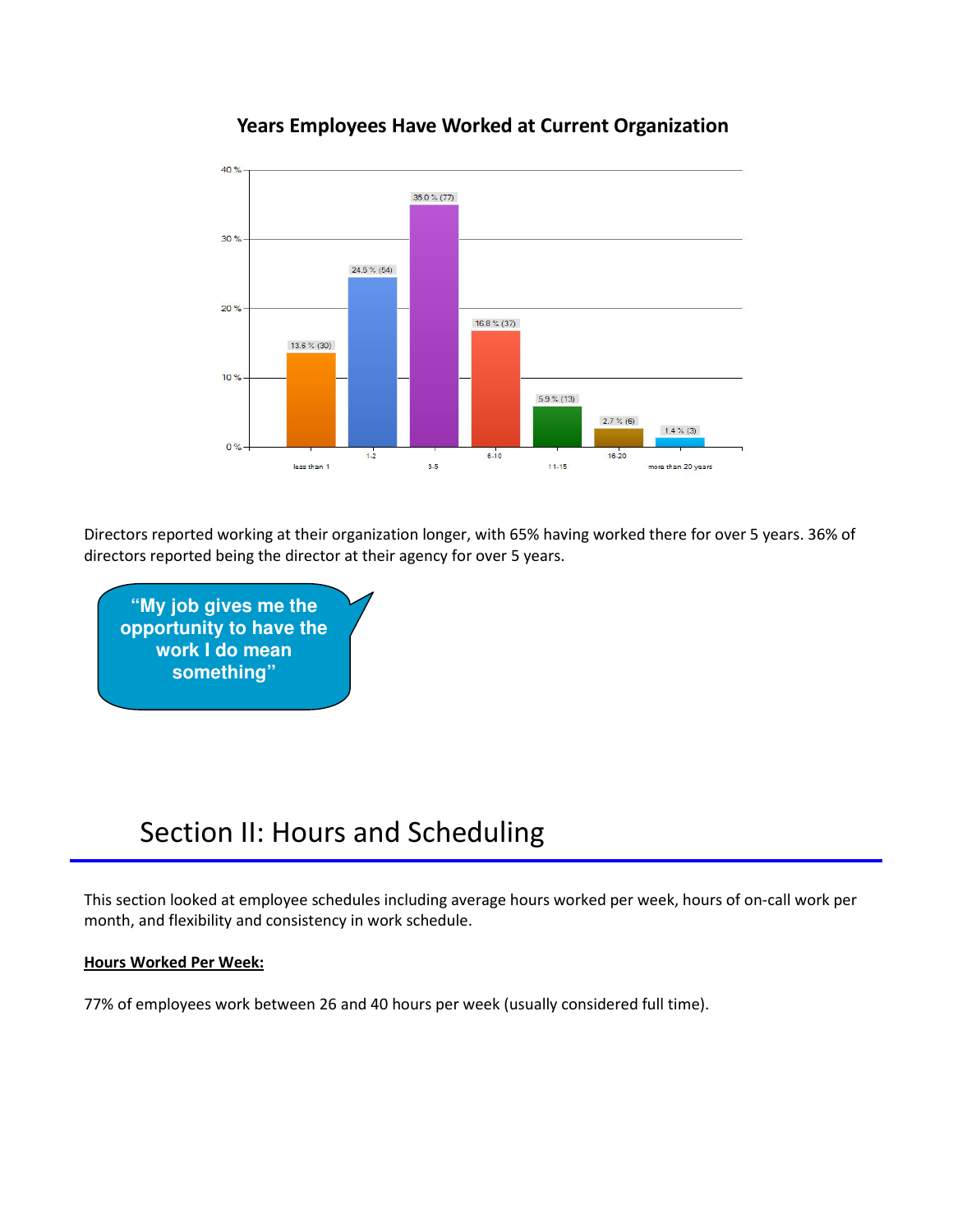#### Schedule:

When employees were asked if their job required them to work outside of normal business hours (Monday-Friday, 9-5), 51% said no. 91% of those who are not required to work outside of normal business hours stated that they sometimes work outside normal business hours during their workweek. There was not information to determine if working overtime is voluntary on the employees' part, or due to organizational norms.



#### **Consistency and Flexibility**

Employees were asked if their work schedules were usually very consistent, somewhat consistent, somewhat inconsistent, or very inconsistent. Nearly half (47%) of employees responded with having very consistent work schedules and 43% of employees reported having somewhat consistent work schedules.

In addition, employees were asked if they felt they had a lot of flexibility, some flexibility, limited flexibility, or no flexibility in their work schedules. 40% of said they had a lot of flexibility and 39% said they had some flexibility.

> **"I like that our organization allows for a great deal of flexibility in work schedules. This allows employees to attend activities for their children or grandchildren as well as take care of personal appointments as needed"**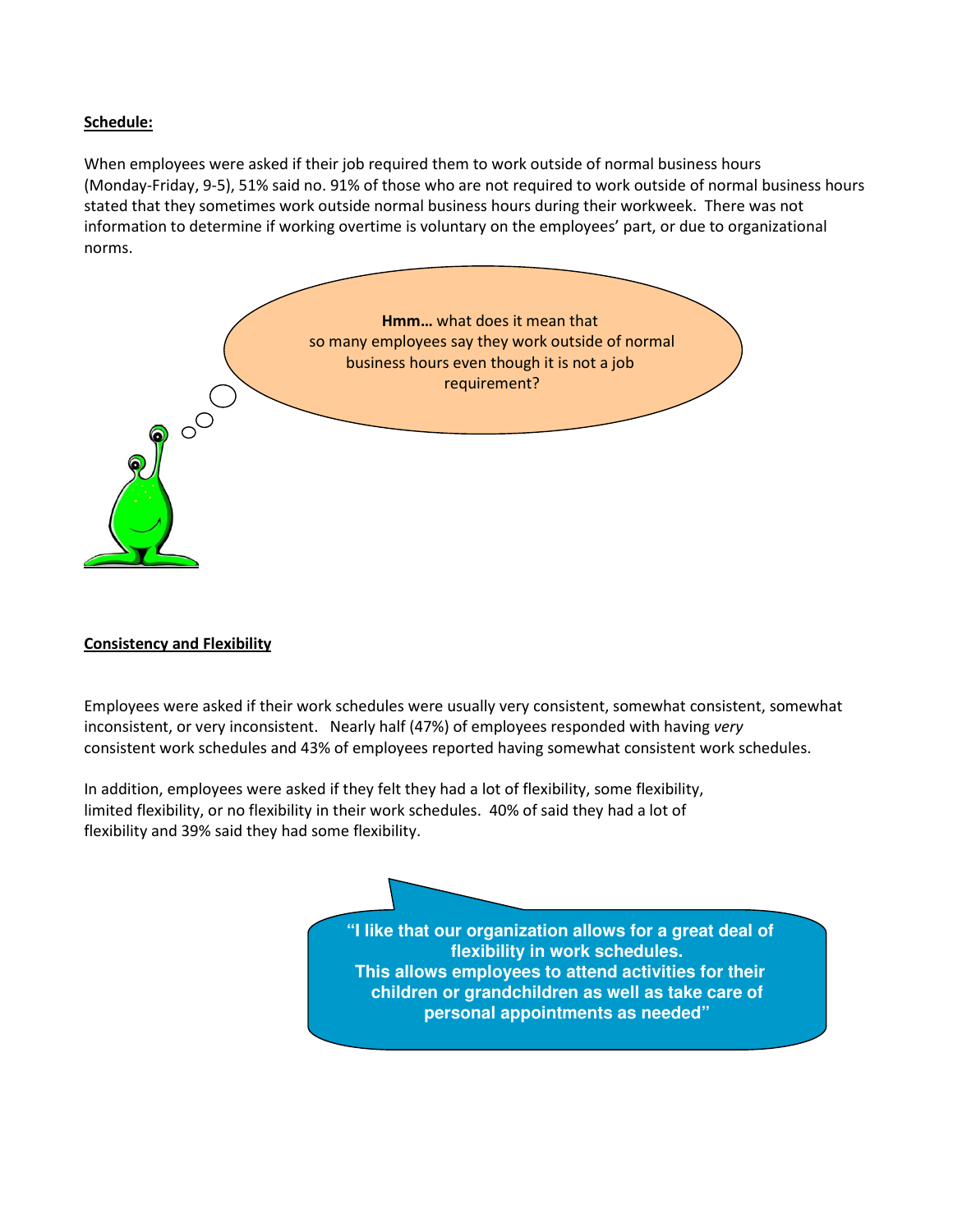#### Overtime:

Only 16% of employees stated that they work overtime. When asked how they felt about working overtime, most (83%) responded that working overtime is just part of their job



On-Call:

On call employees are compensated for their on-call hours in a variety of ways including: An hourly rate for time spent with clients only, hourly wage for hours spent on call, stipends, or flex time.

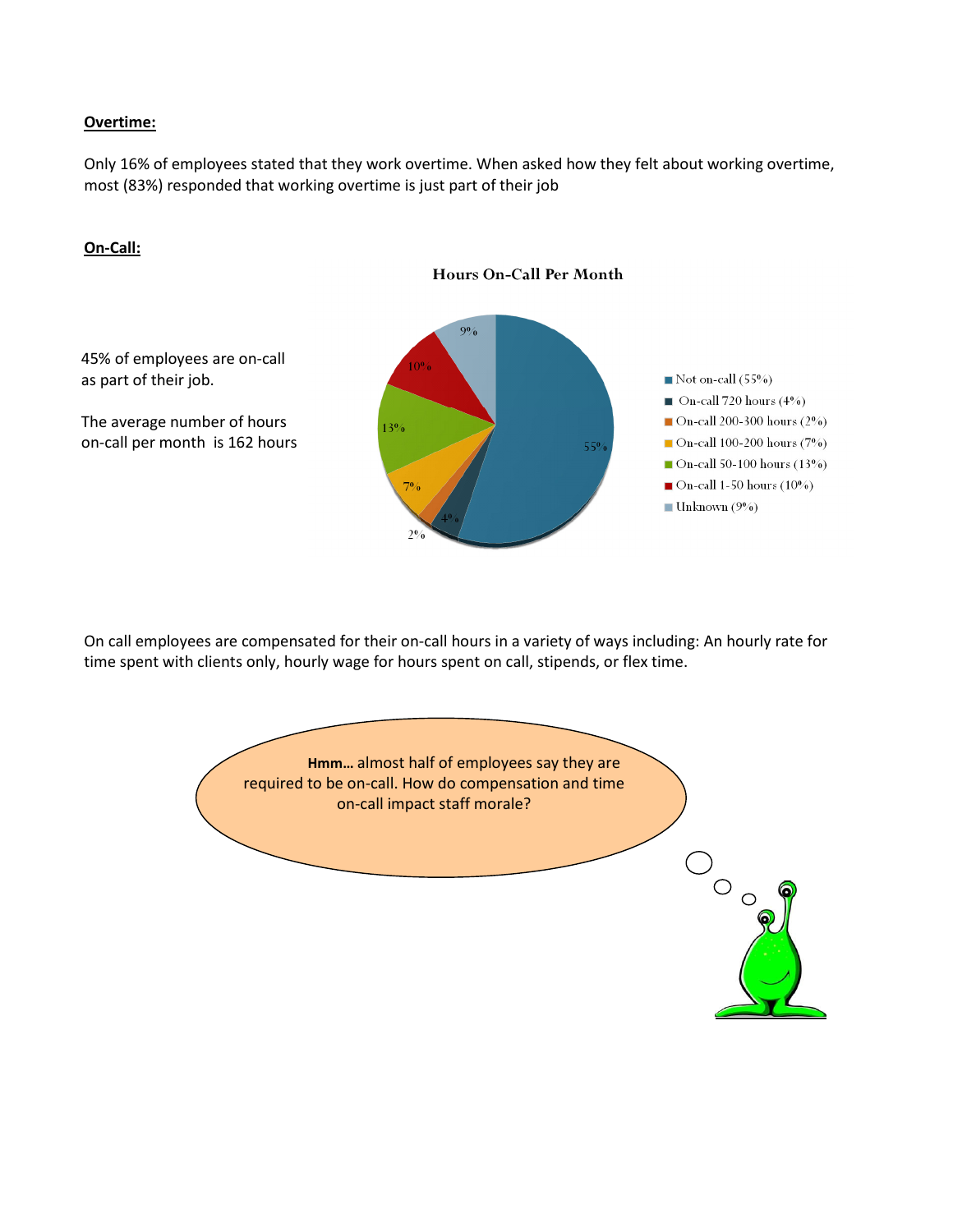This section is a summary of wages categorized by job position and employment status. Note that full-time is 26 or more hours per week and a part-time is 25 hours or less per week. The data presented in this summary are statewide averages.

## **Statewide Averages based on Job Position:**

| <b>Job Position</b>                    | <b>Annual Salary</b><br>(exempt positions) | <b>Hourly Wage</b><br>(non-exempt positions) |  |
|----------------------------------------|--------------------------------------------|----------------------------------------------|--|
| Advocate                               | \$30,018                                   | \$14.91                                      |  |
| Manager                                | \$41,695                                   | \$17.38                                      |  |
| Administrative<br>Assistant/Bookkeeper |                                            | \$16.36                                      |  |
| Development Director                   | \$77,000                                   | \$18.72                                      |  |
| <b>Associate Director</b>              | \$44,833                                   |                                              |  |
| <b>Executive Director</b>              | \$59,318                                   |                                              |  |

#### **Full-time:**

\*Boxes left blank indicate that there were no data for the given category

## Part-Time:

| <b>Job Position</b>                    | <b>Annual Salary</b><br>(exempt positions) | <b>Hourly Wage</b><br>(non-exempt positions) |
|----------------------------------------|--------------------------------------------|----------------------------------------------|
| Advocate                               | \$15,550                                   | \$13.55                                      |
| Manager                                |                                            | \$23.00                                      |
| Administrative<br>Assistant/Bookkeeper |                                            | \$16.67                                      |

\* Boxes left blank indicate that there were no data for the given category

Wages were also calculated based on rural/urban code and are available by request. Please see Appendix A for more information.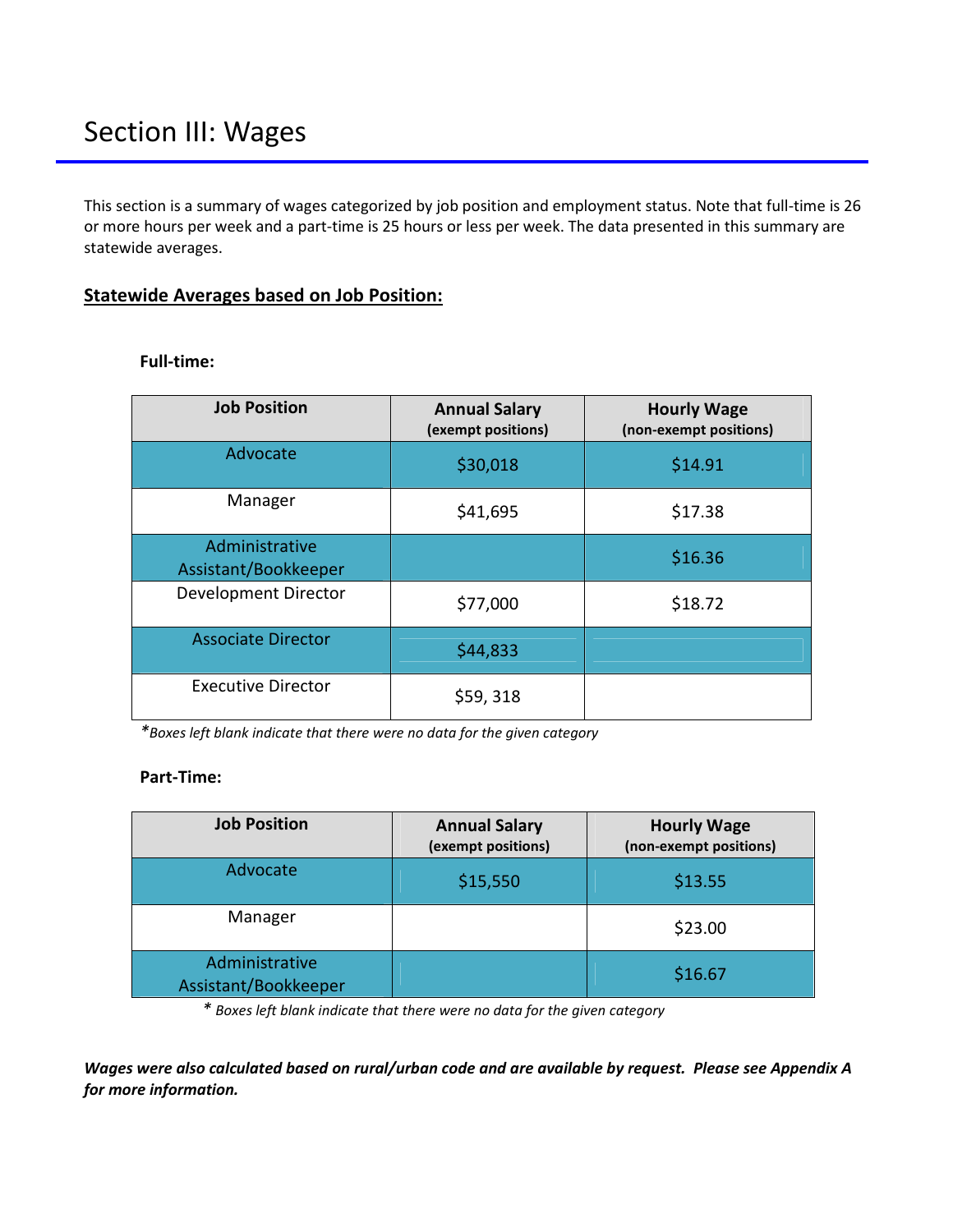# Section IV: Benefits and Organizational Structure

#### **Raises**

77% of employees reported receiving a raise since they began working.

Directors were asked what they based raises on, 78% stated that raises are based on annual adjustments. Other reasons stated by directors for raises include: change in position, merit, and state minimum wage increases.

**"My agency has always had a strong commitment to addressing social justice issues […] - over the past 20 years there has been a consistent improvement concerning compensation for employees."**

#### **Additional Financial Support:**

Employees were asked if they hold an additional job and if they rely on any of the following: spouse/partner, family, food stamps, child support, subsidized or public housing, financial aid, other public benefits for additional financial support.

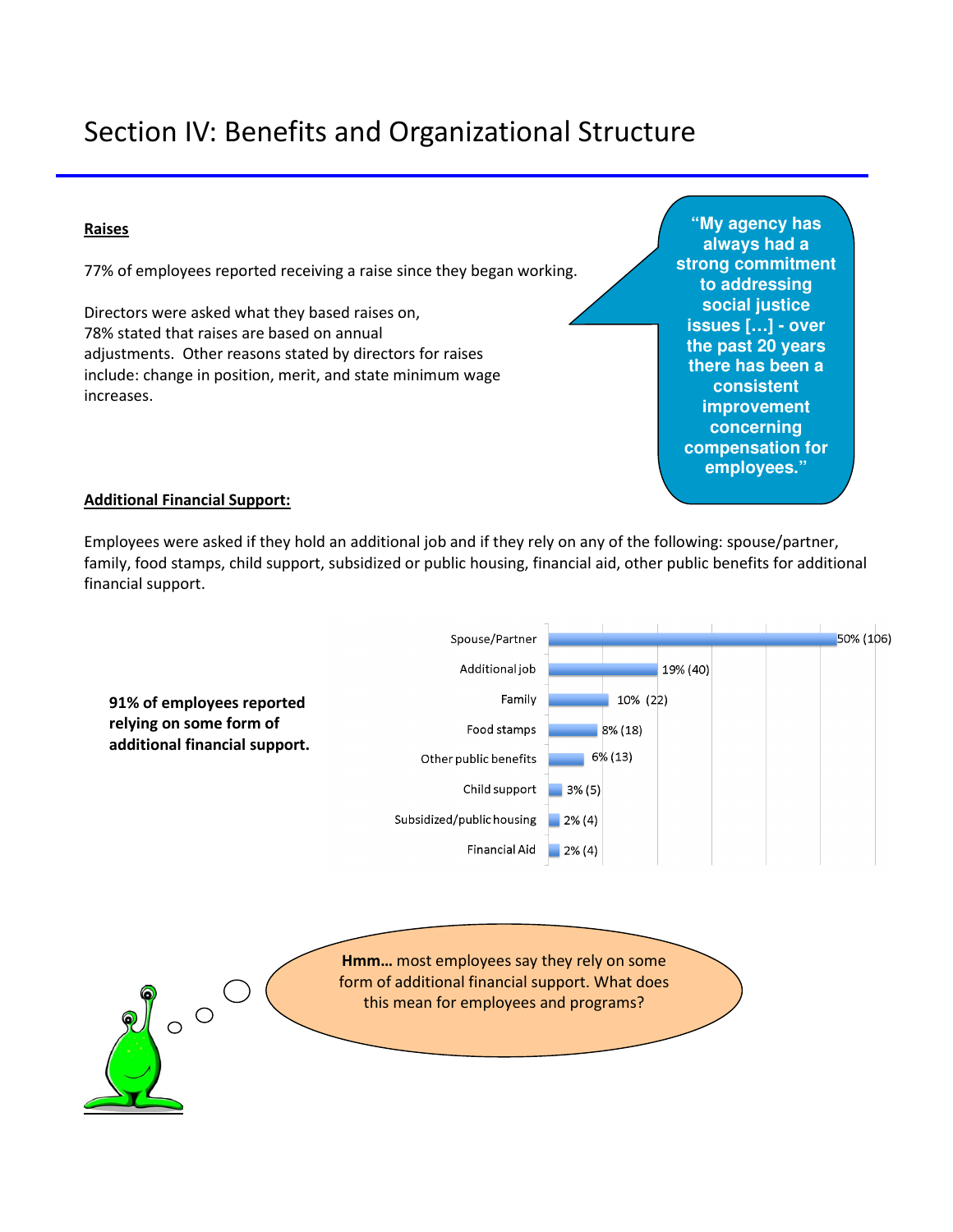#### **Health Insurance:**

The vast majority of employees (94%) reported having health insurance, and 78% of employees reported having health insurance provided by their employer.

The majority (71%) of employees with health insurance provided by their employer reported being satisfied with the health insurance they receive.

Most health insurance plans provided by organizations cover medical, dental, vision and prescription.

Most (67%) programs do not require their employees to contribute to their own health insurance but most (75%) do require employees to pay for 100% of their dependents' health insurance.

#### Paid-Time Off:

Nearly all (93%) employees responded that they receive some type of paid time off including paid sick leave, vacation and holiday. And roughly half (51%) of employees stated that they usually get the time off they request.

#### Length of Intended Stay:

Employees were asked how long they plan on working at their organization and how long they plan on working in the DV/SA Movement. Nearly 40% of employees did not know how long they were going to be working at their organization and over 50% did not know how long they would stay involved in the DV/SA movement.



## **Years Employees Plan to Stay at Current Organization**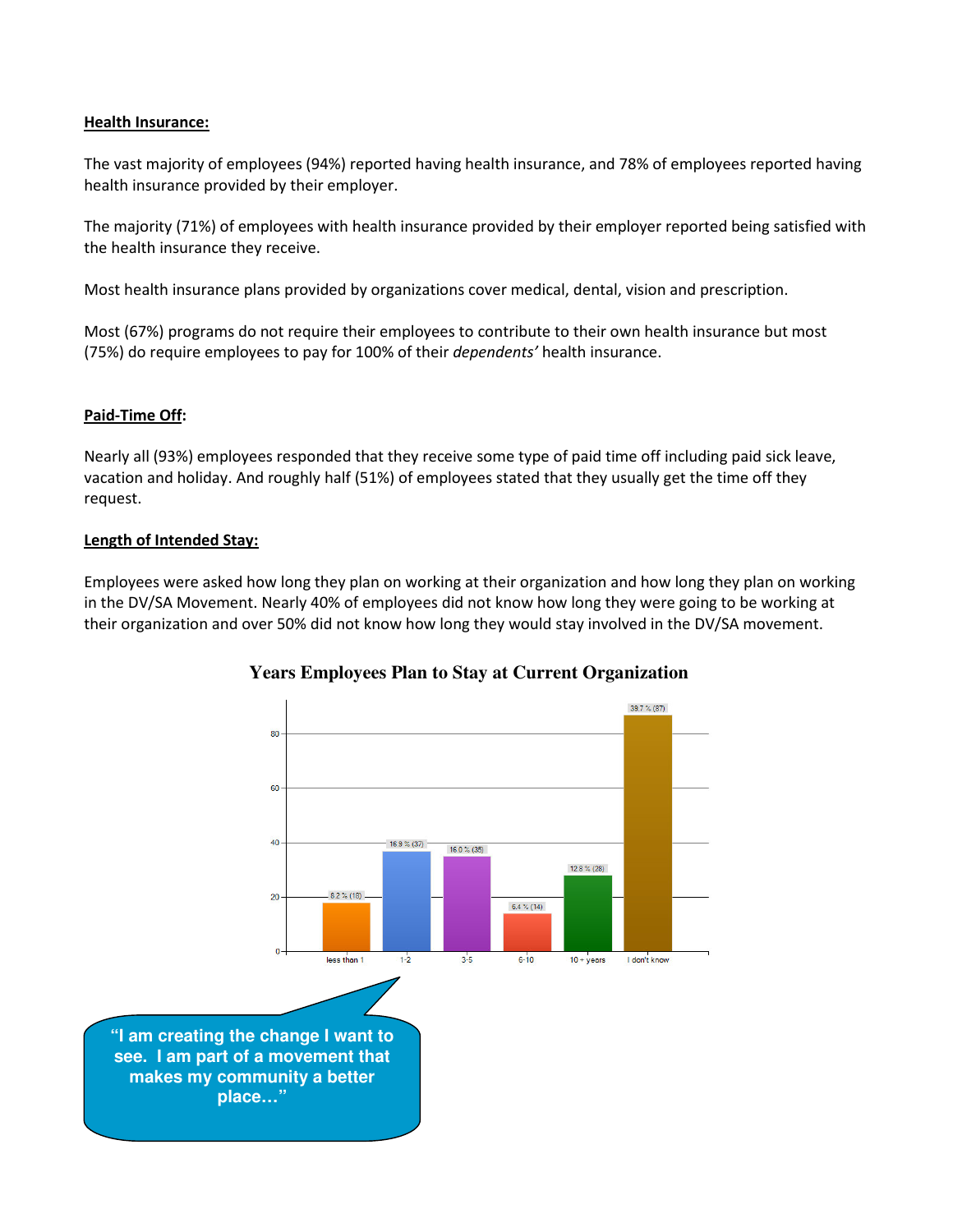#### <u>Job Satisfaction:</u>

Participants were asked to rank their job satisfaction and satisfaction with work in the DV/SA field. The choices for ranking were: like all the time, like most of the time, dislike most of the time, dislike all the time.

93% of employees and 100% of directors liked their jobs all or most of the time.

99% of employees and 100% of directors like working in the DV/SA field all or most of the time.



**"I love seeing staff grow and gain confidence, pride and skills in the work they are doing. I love to see the ways in which our services make a difference in the lives of our clients. I feel that what we do is truly important work."**

> **"I love that my work means something. I am a part of a movement that I am passionate about and that carries me through most of the tribulations of my job. I also get to work with some really amazing woman who inspire and impress me on a daily basis"**

 $O$   $\circ$   $\circ$ 

Thanks again to everyone who participated in the survey! If you have questions, please contact Traci Underwood: <u>traci@wscadv.org</u>